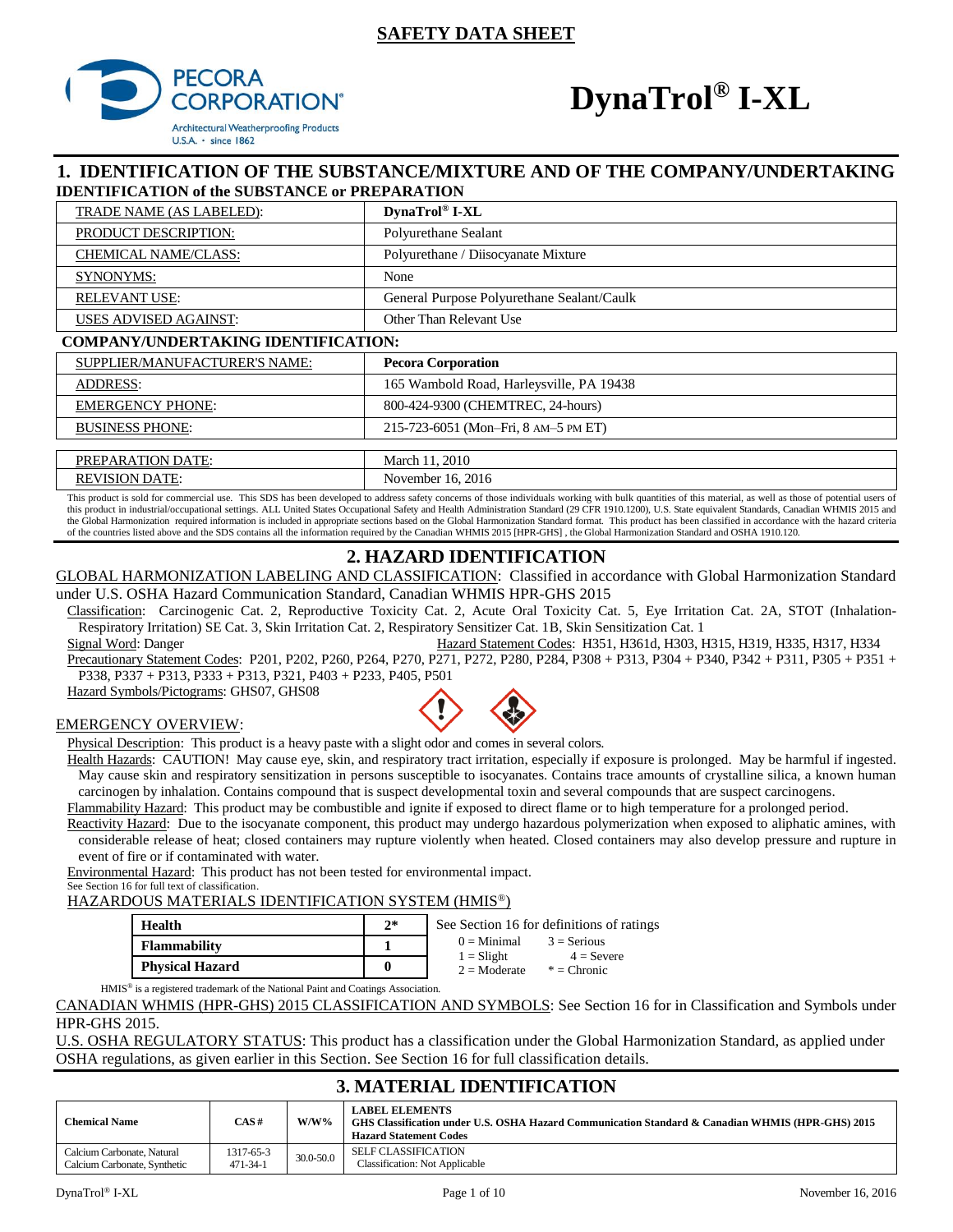# **3. MATERIAL IDENTIFICATION (Continued)**

| 9. MATERIAL IDER ITTUATIOR (Continuum)                                                                                                                                                        |                                        |                                                                                                              |                                                                                                                                                                                                                                                                                                                                                                                           |  |  |  |
|-----------------------------------------------------------------------------------------------------------------------------------------------------------------------------------------------|----------------------------------------|--------------------------------------------------------------------------------------------------------------|-------------------------------------------------------------------------------------------------------------------------------------------------------------------------------------------------------------------------------------------------------------------------------------------------------------------------------------------------------------------------------------------|--|--|--|
| <b>Chemical Name</b>                                                                                                                                                                          | CAS#                                   | $W/W\%$                                                                                                      | <b>LABEL ELEMENTS</b><br>GHS Classification under U.S. OSHA Hazard Communication Standard & Canadian WHMIS (HPR-GHS) 2015<br><b>Hazard Statement Codes</b>                                                                                                                                                                                                                                |  |  |  |
| Proprietary Isocyanate (MDI) Prepolymer                                                                                                                                                       |                                        | 15.0-30.0                                                                                                    | Classification: Carcinogenic Cat. 2, Acute Inhalation Toxicity Cat. 2, Acute Oral Toxicity Cat. 4, Eye Irritation Cat. 2A, STOT<br>(Inhalation-Respiratory Irritation) SE Cat. 3, Skin Irritation Cat. 2, Respiratory Sensitizer Cat. 1, Skin Sensitization Cat. 1,<br>STOT RE Cat. 2<br>Hazard Statement Codes: H351, H330, H302, H319, H335, H334, H317, H373                           |  |  |  |
| Diisodecyl Phthalate                                                                                                                                                                          | 68515-49-1                             | $10.0 - 20.0$                                                                                                | <b>SELF CLASSIFICATION</b><br>Classification: Reproductive Toxicity Cat. 2<br>Hazard Statement Codes: H361d                                                                                                                                                                                                                                                                               |  |  |  |
| Proprietary Mineral Spirits (contains less than<br>$0.1\%$ benzene)                                                                                                                           |                                        | $1.0 - 4.0$                                                                                                  | HARMONISED CLASSIFICATION - ANNEX VI OF REGULATION (EC) NO 1272/2008 (CLP REGULATION)<br>Classification: Aspiration Hazard Cat. 1<br>Hazard Statement Codes: H304<br>ADDITIONAL SELF-CLASSIFICATION<br>Classification: Flammable Liquid Cat. 3, Skin Irritation Cat. 2, STOT (Central Nervous System) SE Cat. 3, Aquatic Chronic Cat. 2<br>Hazard Statement Codes: H226, H315, H336, H411 |  |  |  |
| <b>Titanium Dioxide</b>                                                                                                                                                                       | 13463-67-7                             | $1.0 - 4.0$                                                                                                  | SELF-CLASSIFICATION<br>Classification: Carcinogenic Cat. 2<br>Hazard Statement Codes: H351i                                                                                                                                                                                                                                                                                               |  |  |  |
| Proprietary Silicones & Siloxanes                                                                                                                                                             |                                        | $1.0 - 3.0$                                                                                                  | <b>SELF CLASSIFICATION</b><br><b>Classification: Not Applicable</b>                                                                                                                                                                                                                                                                                                                       |  |  |  |
| Proprietary Calcium Oxide                                                                                                                                                                     |                                        | $0.5 - 2.0$                                                                                                  | <b>SELF CLASSIFICATION</b><br>Classification: Skin Irritation Cat. 2, Eye Irritation Cat. 2A, STOT (Inhalation-Respiratory Irritation) SE Cat. 3<br>Hazard Statement Codes: H315, H319, H335                                                                                                                                                                                              |  |  |  |
| Crystalline Silica, Quartz                                                                                                                                                                    | 14808-60-7                             | <b>SELF CLASSIFICATION</b><br>Classification: Carcinogenic Cat. 1B<br>Trace<br>Hazard Statement Codes: H350i |                                                                                                                                                                                                                                                                                                                                                                                           |  |  |  |
| Other components.<br>components is present in less than 1 percent<br>$concentration$ $(0.1\%$<br>potential carcinogens, reproductive toxins,<br>respiratory tract sensitizers, and mutagens). | Each of the other<br>concentration for | Balance                                                                                                      | <b>Classification: Not Applicable</b><br>The specific chemical identity and/or exact percentage (concentration) of composition has been withheld as a trade secret is required.                                                                                                                                                                                                           |  |  |  |

# **4. FIRST-AID MEASURES**

PROTECTION OF FIRST AID RESPONDERS: Rescuers should not attempt to retrieve victims of exposure to this material without adequate personal protective equipment. Rescuers should be taken for medical attention, if necessary.

DESCRIPTION OF FIRST AID MEASURES: Remove victim(s) to fresh air, as quickly as possible. Only trained personnel should administer supplemental oxygen and/or cardio-pulmonary resuscitation, if necessary. Remove and isolate contaminated clothing and shoes. Seek immediate medical attention. Take copy of label and MSDS to physician or other health professional with victim(s).

Inhalation: If dusts of this material are inhaled, remove victim to fresh air. If necessary, use artificial respiration to support vital functions. Skin Exposure: If the material contaminates the skin, immediately begin decontamination with running water. Minimum flushing is for 20 minutes.

Do not interrupt flushing. Remove exposed or contaminated clothing, taking care not to contaminate eyes. Victim must seek immediate medical attention.

Eye Exposure: If this product enters the eyes, open victim's eyes while under gently running water. Use sufficient force to open eyelids. Have victim "roll" eyes. Minimum flushing is for 20 minutes. Do not interrupt flushing.

Ingestion: If this material is swallowed, CALL PHYSICIAN OR POISON CONTROL CENTER FOR MOST CURRENT INFORMATION. DO NOT INDUCE VOMITING, unless directly by medical personnel. Have victim rinse mouth with water or give several cupfuls of water, if conscious. Never induce vomiting or give diluents (milk or water) to someone who is unconscious, having convulsions, or unable to swallow. If vomiting occurs, lean patient forward or place on left side (head-down position, if possible) to maintain an open airway and prevent aspiration.

MEDICAL CONDITIONS AGGRAVATED BY EXPOSURE: Dermatitis or other pre-existing skin disorders may be aggravated by exposure to this product.

INDICATION OF IMMEDIATE MEDICAL ATTENTION AND SPECIAL TREATMENT IF NEEDED: Treat symptoms and eliminate exposure. Persons suffering allergic reactions must seek immediate medical attention.

# **5. FIRE-FIGHTING MEASURES**

# FLASH POINT: Unknown. AUTOIGNITION: Unknown.

FLAMMABLE LIMITS IN AIR: Unknown.

# EXTINGUISHING MEDIA:

Suitable Extinguishing Media: Use extinguishing material suitable to the surrounding fire, including foam, halon, carbon dioxide and dry chemical.

Unsuitable Extinguishing Media: None known.

#### PROTECTION OF FIREFIGHTERS:

Special Hazards Arising From the Substance: This product is combustible and can be ignited when exposed to its flashpoint. Not sensitive to mechanical impact under normal conditions. Not sensitive to static discharge under normal conditions. At temperatures greater than 177ºC (350ºF), the isocyanate components can form carbodiimides with the release of CO2 which can cause pressure build-up; closed containers may develop pressure and rupture in event of fire. May undergo hazardous polymerization when exposed to aliphatic amines, with considerable release of heat; closed containers may rupture violently when heated. Closed containers may develop pressure and rupture in event of fire or if contaminated with water.

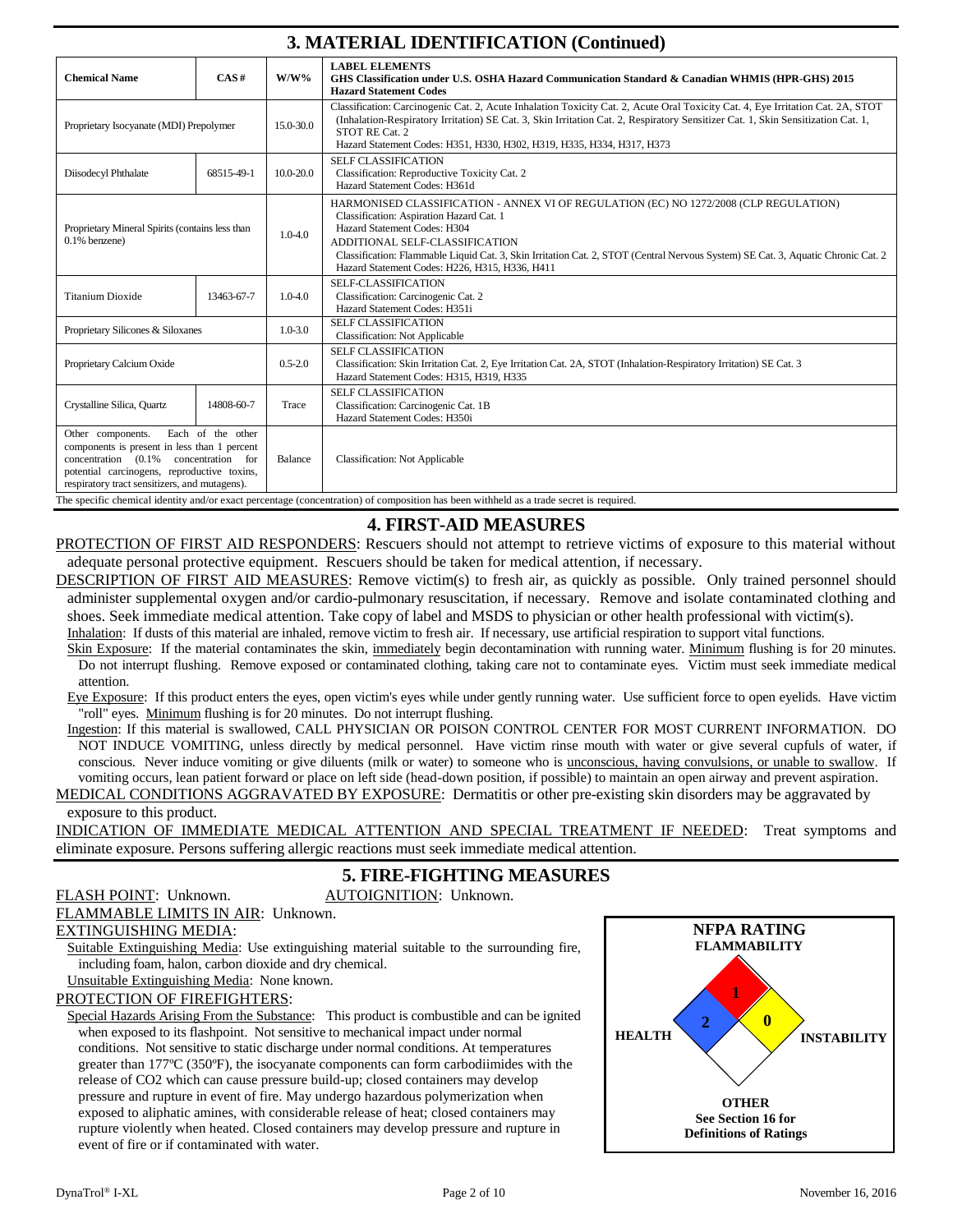# **5. FIRE-FIGHTING MEASURES (Continued)**

### PROTECTION OF FIREFIGHTERS (continued):

Special Protective Actions for Fire-Fighters: Incipient fire responders should wear eye protection. Structural firefighters must wear Self-Contained Breathing Apparatus and full protective equipment. Move containers from fire area if it can be done without risk to personnel. If possible, prevent runoff water from entering storm drains, bodies of water, or other environmentally sensitive areas.

# **6. ACCIDENTAL RELEASE MEASURES**

PERSONAL PRECAUTIONS AND EMERGENCY PROCEDURES: An accidental release can result in a fire if exposed to ignition source. Uncontrolled releases should be responded to by trained personnel using pre-planned procedures. Proper protective equipment should be used. Use only non-sparking tools and equipment during the response. The atmosphere must at least 19.5 percent Oxygen before non-emergency personnel can be allowed in the area without Self-Contained Breathing Apparatus and fire protection.

PERSONAL PROTECTIVE EQUIPMENT: Responders should wear the level of protection appropriate to the type of chemical released, the amount of the material spilled, and the location where the incident has occurred.

Small Spills: For releases of 1 drum or less, Level D Protective Equipment (gloves, chemical resistant apron, boots, and eye protection) should be worn.

Large Spills: Minimum Personal Protective Equipment should be rubber gloves, rubber boots, face shield, and Tyvek suit. Minimum level of personal protective equipment for releases in which the level of oxygen is less than 19.5% or is unknown must be **Level B: triple-gloves (rubber gloves and nitrile gloves over latex gloves), chemical resistant suit, fire-retardant clothing and boots, hard hat, and Self-Contained Breathing Apparatus.**

### METHODS FOR CLEAN-UP AND CONTAINMENT:

All Spills: Access to the spill area should be restricted. Spread should be limited by gently covering the spill with polypads. Scrape up or pick-up spilled material, placing in suitable containers. Absorb any residual on appropriate material, such as sand. All contaminated absorbents and other materials should be placed in an appropriate container and seal. Do not mix with wastes from other materials. Dispose of in accordance with applicable Federal, State, and local procedures (see Section 13, Disposal Considerations). Dispose of recovered material and report spill per regulatory requirements. Remove all residue before decontamination of spill area. Clean spill area with soap and copious amounts of water.

ENVIRONMENTAL PRECAUTIONS: Minimize use of water to prevent environmental contamination. Prevent spill or rinsate from contaminating storm drains, sewers, soil or groundwater. Place all spill residues in a suitable container and seal. Do not discharge effluent containing this product into streams, ponds, estuaries, oceans or other waters unless in accordance with the requirements of a National Pollutant Discharge Elimination System (NPDES) permit and the permitting authority has been notified in writing prior to discharge. Do not discharge effluent containing this product to sewer systems without previously notifying the local sewage treatment plant authority. For guidance, contact your State Water Board or Regional Office of the EPA.

OTHER INFORMATION: U.S. regulations may require reporting of spills of this material that reach surface waters if a sheen is formed. If necessary, the toll-free phone number for the US Coast Guard National Response Center is 1-800-424-8802.

REFERENCE TO OTHER SECTIONS: See information in Section 8 (Exposure Controls – Personal Protection) and Section 13 (Disposal Considerations) for additional information.

# **7. HANDLING and STORAGE**

PRECAUTIONS FOR SAFE HANDLING: As with all chemicals, avoid getting this product ON YOU or IN YOU. Wash thoroughly after handling this product. Do not eat or drink while handling this material. Avoid contact with eyes, skin, and clothing. Avoid breathing fumes, dusts, vapors or mist. Do not taste or swallow. Use only with adequate ventilation. Keep away from heat and flame. In the event of a spill, follow practices indicated in Section 6: ACCIDENTAL RELEASE MEASURES.

CONDITIONS FOR SAFE STORAGE: This product is stable under ordinary conditions of handling, use and storage. Store containers in a cool, dry location, away from direct sunlight, sources of intense heat, or where freezing is possible. Store away from incompatible materials (see Section 10: STABILITY AND REACTIVITY). Keep container tightly closed when not in use. Inspect all incoming containers before storage, to ensure containers are properly labeled and not damaged. To prolong shelf life, store at temperatures below  $26^{\circ}$ C (80 $^{\circ}$ F).

**PRODUCT END USE:** This product is used as a sealant. Follow all industry standards for use of this product.

# **8. EXPOSURE CONTROLS - PERSONAL PROTECTION**

### EXPOSURE LIMITS/CONTROL PARAMETERS:

Ventilation and Engineering Controls: Use with adequate ventilation to ensure exposure levels are maintained below the limits provided below. Occupational/Workplace Exposure Limits/Guidelines:

| <b>Chemical Name</b>                                       | CAS#                        | Guideline                                                                                                                       | <b>Value</b>                                                                                                                                                                                                                                  |
|------------------------------------------------------------|-----------------------------|---------------------------------------------------------------------------------------------------------------------------------|-----------------------------------------------------------------------------------------------------------------------------------------------------------------------------------------------------------------------------------------------|
| Calcium Carbonate, Synthetic<br>Calcium Carbonate, Natural | $471 - 34 - 1$<br>1317-65-3 | <b>OSHA PEL TWA</b><br>NIOSH REL TWA                                                                                            | 15 mg/m <sup>3</sup> total dust 5 mg/m <sup>3</sup> respirable fraction<br>10 mg/m <sup>3</sup> total dust 5 mg/m <sup>3</sup> respirable fraction                                                                                            |
| Proprietary Calcium Oxide                                  |                             | <b>ACGIH TWA</b><br><b>OSHA PEL TWA</b><br>NIOSH REL TWA<br>DFG MAK TWA<br>DFG MAK PEAK/CEIL(C)<br>DFG MAK Pregnancy Risk Class | $2 \text{ mg/m}^3$<br>$5 \text{ mg/m}^3$<br>$2 \text{ mg/m}^3$<br>$1 \text{ mg/m}^3$ (inhalable fraction)<br>2. PEAK 15 minute average value, 1-hr interval, 4 per shift                                                                      |
| Crystalline Silica/Quartz                                  | 14808-60-7                  | <b>ACGIH TLV TWA</b><br><b>OSHA PEL TWA</b><br>NIOSH REL TWA                                                                    | $0.025$ mg/m <sup>3</sup> respirable fraction<br>$30 \text{ mg/m}^3$ / % $\text{Si}o_2 + 2$ total dust; $10 \text{ mg/m}^3$ / % $\text{Si}o_2 + 2$ respirable fraction<br>0.05 mg/m <sup>3</sup> respirable dust, See Pocket Guide Appendix A |
| Diisodecyl Phthalate                                       | 68515-49-1                  | NE.                                                                                                                             | N <sub>E</sub>                                                                                                                                                                                                                                |

NE = Not Established.

See Section 16 for Definitions of Terms Used.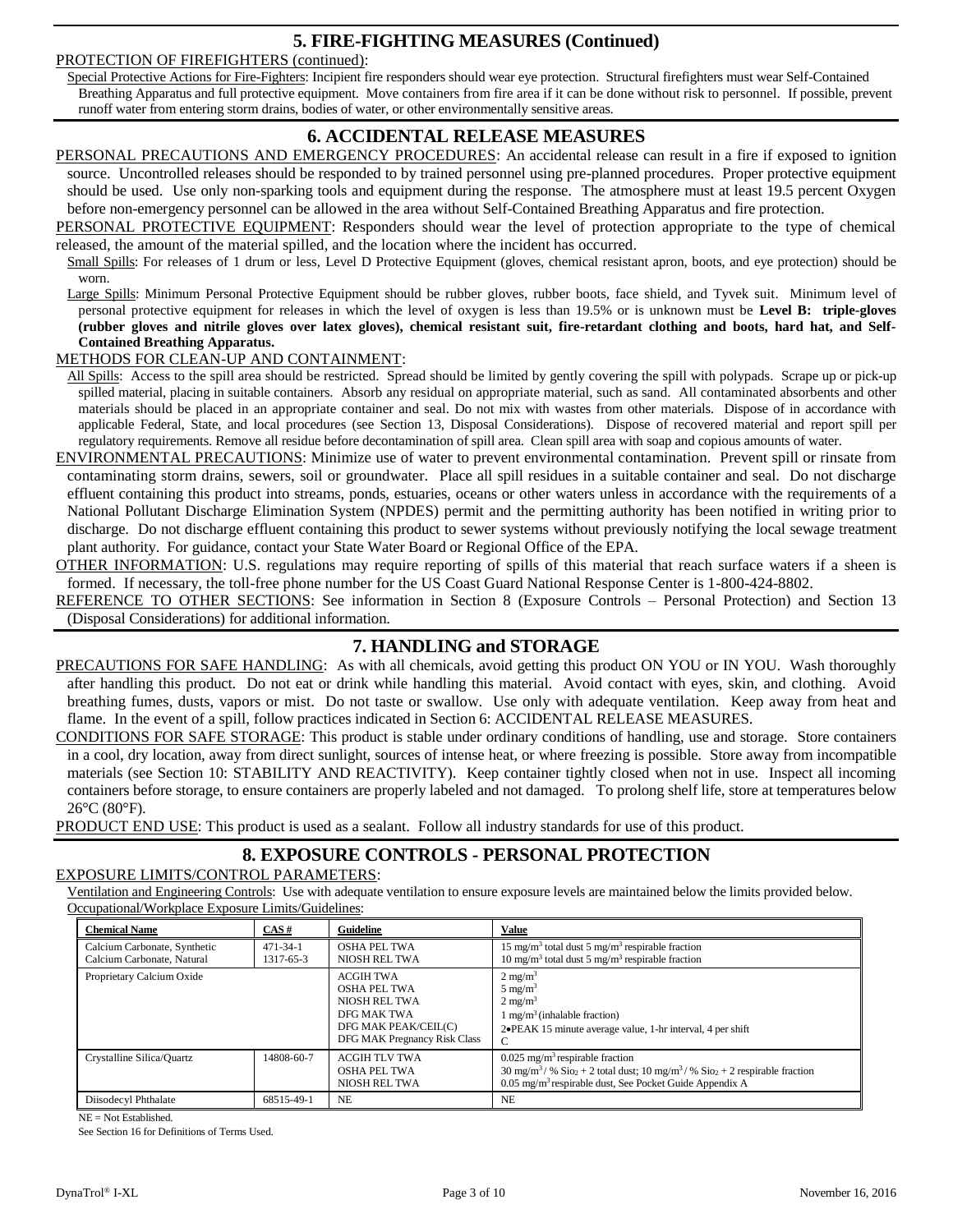# **8. EXPOSURE CONTROLS - PERSONAL PROTECTION (Continued)**

EXPOSURE LIMITS/CONTROL PARAMETERS (continued): Occupational/Workplace Exposure Limits/Guidelines (continued):

| <b>Chemical Name</b>                                                                                   | CAS#       | Guideline                                                                                                                                                       | <b>Value</b>                                                                                                                                                                                                                                                                                                                        |
|--------------------------------------------------------------------------------------------------------|------------|-----------------------------------------------------------------------------------------------------------------------------------------------------------------|-------------------------------------------------------------------------------------------------------------------------------------------------------------------------------------------------------------------------------------------------------------------------------------------------------------------------------------|
| Proprietary Isocyanate Prepolymer<br>Exposure limits given are for 4,4-Diphenylmethane<br>Diisocyanate |            | OSHA PEL STEL/CEIL(C)<br>NIOSH REL TWA<br>NIOSH REL STEL/CEIL(C)<br>DFG MAK TWA<br>DFG MAK PEAK/CEIL(C)<br>DFG MAK Pregnancy Risk Class<br><b>DFG MAK OTHER</b> | $0.051$ mg/m <sup>3</sup><br>$0.2 \text{ mg/m}^3$ (ceiling)<br>$0.05 \text{ mg/m}^3$<br>$0.2 \text{ mg/m}^3$ (ceiling) 10 minutes<br>$0.05$ mg/m <sup>3</sup> inhalable fraction<br>1• PEAK 15 minute average value, 1-hr interval, 4 per shift; 0.1 mg/m <sup>3</sup> (ceiling)<br>Danger of Sensitization of the Skin and Airways |
| Proprietary Mineral Spirits<br>Exposure limits given are for Petroleum Distillates,<br>Naphtha         |            | <b>OSHA PEL TWA</b><br>NIOSH REL TWA<br>NIOSH REL STEL                                                                                                          | $2000 \text{ mg/m}^3$<br>$300 \text{ mg/m}^3$<br>1800 mg/m <sup>3</sup> , 15 minutes                                                                                                                                                                                                                                                |
| Proprietary Silicones & Siloxanes                                                                      |            | NE.                                                                                                                                                             | <b>NE</b>                                                                                                                                                                                                                                                                                                                           |
| Titanium Dioxide                                                                                       | 13463-67-7 |                                                                                                                                                                 | $10 \text{ mg/m}^3$<br>$15 \text{ mg/m}^3$ total dust<br>See Pocket Guide Appendix A                                                                                                                                                                                                                                                |

NE = Not Established. SEN = Confirmed Potential for Worker Sensitization as a Result of Dermal Contact and/or Inhalation Exposure See Section 16 for Definitions of Terms Used.

Biological Exposures Indices (BEIs): Currently, the no BEI's have been established for components.

PERSONAL PROTECTIVE EQUIPMENT (PPE): *The following information on appropriate Personal Protective Equipment is provided to assist employers in complying with OSHA regulations found in 29 CFR Subpart I (beginning at 1910.132, including the Respiratory Protection Standard (29 CFR 1910.134*), *Eye Protection Standard 29 CFR 1910.13, the Hand Protection Standard 29 CFR 1910.138, and the Foot Protection Standard 29 CFR 1910.136), equivalent standards of Canada (including the Canadian CSA Respiratory Standard Z94.4-93-02, the CSA Eye Protection Standard Z94.3-M1982*, *Industrial Eye and Face Protectors and the Canadian CSA Foot Protection Standard Z195-M1984, Protective Footwear). Please reference applicable regulations and standards for relevant details.*

Eye/Face Protection: Use approved safety goggles or safety glasses. If necessary, refer to appropriate regulations and standards.

Skin Protection: Wear chemical impervious gloves (e.g., Nitrile or Neoprene). Use triple gloves for spill response. If necessary, refer to appropriate regulations and standards.

Body Protection: Use body protection appropriate for task (e.g., lab coat, coveralls, Tyvek suit). If necessary, refer to the OSHA Technical Manual (Section VII: Personal Protective Equipment) or appropriate Standards of Canada. If a hazard of injury to the feet exists due to falling objects, rolling objects, where objects may pierce the soles of the feet or where employee's feet may be exposed to electrical hazards, use foot protection, as described in appropriate regulations and standards.

Respiratory Protection: If mists or sprays from this product are created during use, use appropriate respiratory protection. If necessary, use only respiratory protection authorized in appropriate regulations. Oxygen levels below 19.5% are considered IDLH by OSHA. In such atmospheres, use of a full-facepiece pressure/demand SCBA or a full facepiece, supplied air respirator with auxiliary self-contained air supply is required under appropriate regulations. The following are NIOSH respiratory equipment guidelines are presented for additional assistance in respiratory protective equipment selection.

#### **MDI**

#### CONCENTRATION RESPIRATORY PROTECTION

Up to  $0.5 \text{ mg/m}^3$ : : Any Supplied-Air Respirator (SAR).

Up to  $1.25$  mg/m<sup>3</sup>: : Any SAR operated in a continuous-flow mode.

Up to  $2.5 \text{ mg/m}^3$ : Any Self-Contained Breathing Apparatus with a full facepiece, or any SAR with a full facepiece.

Up to 75 mg/m<sup>3</sup>: : Any SAR that has a full facepiece and is operated in a pressure-demand or other positive-pressure mode.

Emergency or Planned Entry into Unknown Concentrations or IDLH Conditions: Any SCBA that has a full facepiece and is operated in a pressure-demand or other positive-pressure mode, SAR that has a full facepiece and is operated in a pressure-demand or other positive-pressure mode in combination with an auxiliary SCBA operated in pressure-demand or other positive-pressure mode.

Escape: Any Air-Purifying, Full-Facepiece Respirator (gas mask) with a chin-style, front- or back-mounted organic vapor canister having a highefficiency particulate filter, or any appropriate escape-type, SCBA.

# **9. PHYSICAL and CHEMICAL PROPERTIES**

| FORM: Heavy paste.                                                                      | COLORS: Pigmented.                                                                                              |
|-----------------------------------------------------------------------------------------|-----------------------------------------------------------------------------------------------------------------|
| <b>MOLECULAR WEIGHT: Mixture.</b>                                                       | MOLECULAR FORMULA: Mixture.                                                                                     |
| ODOR: Mild                                                                              | pH: Not available.                                                                                              |
| ODOR THRESHOLD: For MDI: 0.4 ppm.                                                       | <b>DENSITY: 11.804</b>                                                                                          |
| SPECIFIC GRAVITY: 1.42                                                                  | VAPOR PRESSURE, mm Hg @ $20^{\circ}$ C: Not established.                                                        |
| RELATIVE VAPOR DENSITY ( $air = 1$ ): Heavier than $air$ .                              | EVAPORATION RATE $(BuAc = 1):$ < 1                                                                              |
| SOLUBILITY IN WATER: Insoluble.                                                         | OTHER SOLUBILITIES: Not available.                                                                              |
| MELTING/FREEZING POINT: Not available.                                                  | <b>BOILING POINT: Not available.</b>                                                                            |
| $\underline{VOC}$ : < 50 g/L                                                            | WEIGHT % VOC: Not available.                                                                                    |
| FLASH POINT: Not available.                                                             | AUTOIGNITION TEMPERATURE: Not established.                                                                      |
| FLAMMABLE LIMITS (in air by volume, %): Lower: Not established; Upper: Not established. |                                                                                                                 |
| COEFFICIENT OF OIL/WATER DISTRIBUTION (PARTITION COEFFICIENT): Not established.         |                                                                                                                 |
|                                                                                         | HOW TO DETECT THIS SUBSTANCE (IDENTIFYING PROPERTIES): The appearance of this product may act as an identifying |

property in the event of an accidental release.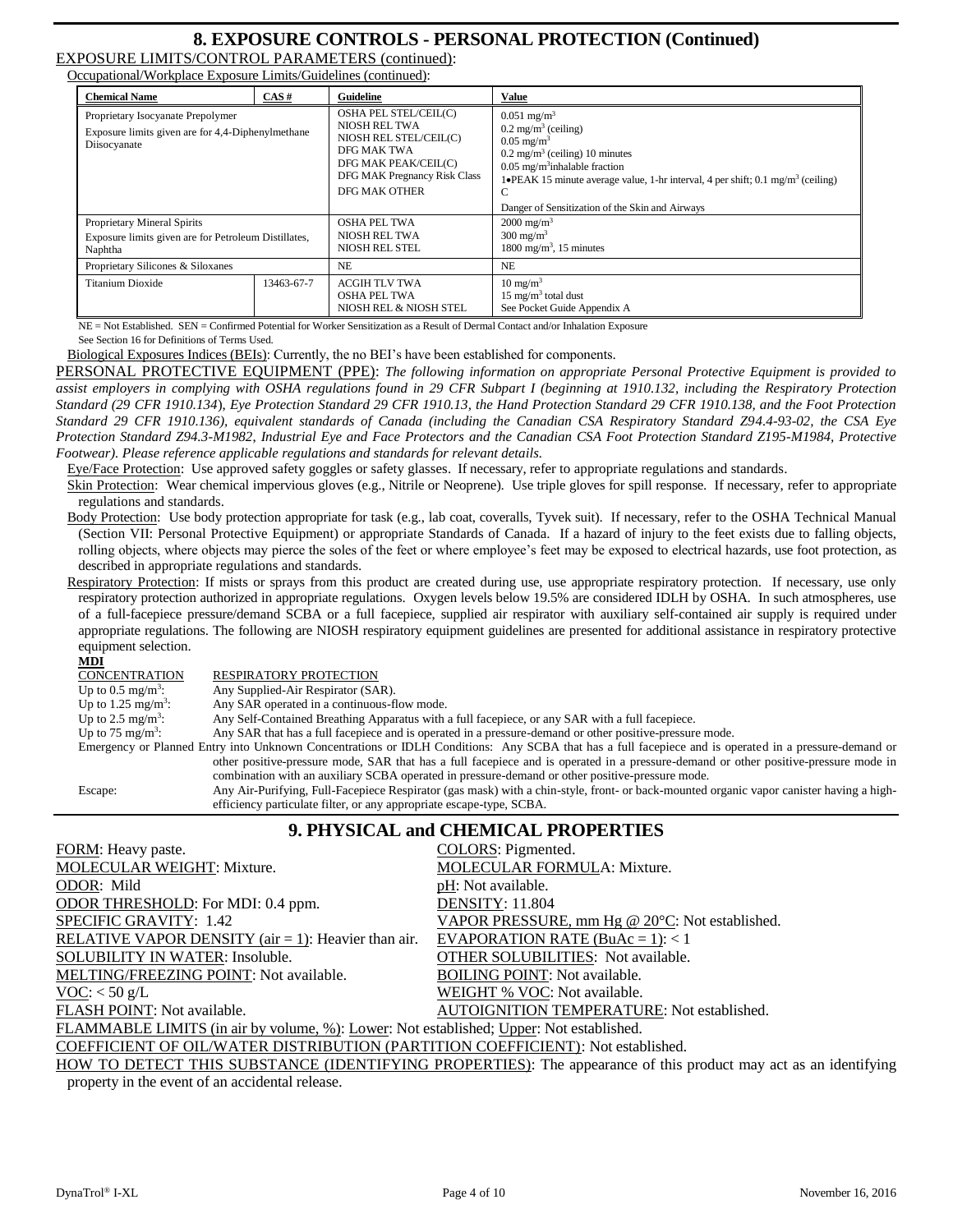# **10. STABILITY and REACTIVITY**

- CHEMICAL STABILITY: Stable under normal circumstances of use and handling. Reaction with water (moisture) produces CO2-gas. Exothermic reaction with materials containing active hydrogen groups. The reaction becomes progressively more vigorous and can be violent at higher temperatures if the miscibility of the reaction partners is good or is supported by stirring or by the presence of solvents. MDI is insoluble with, and heavier than water, and sinks to the bottom but reacts slowly at the interface. A solid waterinsoluble layer of polyurea is formed at the interface by liberating carbon dioxide gas. May polymerize if exposed to incompatible materials, as described further in this section. Will slowly cure upon exposure to air.
- CONDITIONS TO AVOID: Avoid contact with incompatible chemicals and exposure to extreme temperatures. Keep containers sealed to avoid spontaneous curing.
- INCOMPATIBLE MATERIALS: This product is not compatible with water, alcohols, amines, strong acids and oxidizers and may have some incompatibility with aluminum, ammonium salts and mercury/hydrogen mixtures. Due to the isocyanate materials in this product, it may attack copper and copper alloys, such as brass and bronze, tin and zinc.
- HAZARDOUS DECOMPOSITION PRODUCTS: Combustion: Thermal decomposition of this product can generate carbon, nitrogen, (formed by reaction of methylene diphenyl diisocyanate (mixed isomers) with water). This product may undergo uncontrolled exothermic polymerization upon contact amines or if heated. The resulting pressure build-up could rupture closed containers. MDI polymers reacts slowly, forming carbon dioxide and inert material comprised of polyureas which could rupture closed containers. 4,4'-methylene dianiline is formed as an intermediate product in this reaction. Above  $50^{\circ}$ C (122 $^{\circ}$ F), the reaction becomes progressively more vigorous. Hydrolysis: Heat, carbon dioxide.
- POSSIBILITY OF HAZARDOUS REACTIONS/POLYMERIZATION: This product is not expected to undergo hazardous polymerization, decomposition, condensation, or self-reactivity as this product contains stabilizers. However, exothermic polymerization could occur upon contact amines or if heated. The resulting pressure build-up could rupture closed containers. Product slowly cures upon contact with moisture in air. At temperatures greater than 177ºC (350ºF), the isocyanates can form carbodiimides with the release of CO2 which can cause pressure build-up; closed containers may develop pressure and rupture in event of fire or exposure to high temperature.

# **11. TOXICOLOGICAL INFORMATION**

POTENTIAL HEALTH EFFECTS: The most significant routes of occupational exposure are inhalation and contact with skin and eyes. The symptoms of exposure to this product are as follows:

Contact with Skin or Eyes: Brief contact with the liquid or vapors from this product and the eyes can cause irritation, reddening and watering. Eye contact will cause moderate irritation, depending on the duration and concentration of exposure. Depending on the duration of skin contact, skin exposures can cause reddening, discomfort or irritation. Prolonged contact may cause inflammation, redness, rash, swelling and blistering. Repeated skin contact may cause defatting and dermatitis. MDI is a very strong sensitizing agent in humans. Skin sensitization may occur after only one contact with. Brief contact with the liquid or vapors from this product and the eyes can cause irritation, reddening and watering. Permanent eye injury, including blindness, could result from direct contact with the liquid.

Skin Absorption: Prolonged skin contact may cause adverse systemic toxicity by skin absorption as described under ingestion or inhalation.

Ingestion: If the product is swallowed, it can irritate the mouth, throat, and other tissues of the gastro-intestinal system and may cause nausea, vomiting, and diarrhea. Ingestion of large amounts may be harmful and cause systemic toxicity. Ingestion of large amount may be fatal.

- Inhalation: Inhalation of vapors, mists, or sprays of this product can moderately irritate the tissues of the nose, mouth, throat, and upper respiratory system. Symptoms of overexposure may include coughing, sneezing, and difficulty breathing. Coughing with chest pain or tightness may also occur, frequently at night. These symptoms may occur during exposure or may be delayed several hours. Inhalation of high concentrations of this product (as may occur in a poorly ventilated area) may be fatal. High aerosol concentrations could cause inflammation of the lungs (chemical pneumonitis), chemical bronchitis with severe asthma-like wheezing, severe coughing spasms and accumulation of fluid in the lungs (pulmonary edema), which could prove fatal. Symptoms of pulmonary edema may not appear until several hours after exposure and are aggravated by physical exertion. Respiratory sensitization and lung damage may be permanent.
- Injection: Accidental injection of this product (e.g. puncture with a contaminated object) may cause burning, redness, and swelling in addition to the wound.

TARGET ORGANS: Acute: Skin, eyes, central nervous system. Chronic: Skin, respiratory system.

CHRONIC EFFECTS: Prolonged or repeated skin contact may cause dermatitis (dry, red skin), sensitization to the skin and respiratory system or adverse liver or kidney effects.

OTHER HEALTH EFFECTS: Phthalate compounds are endocrine disruptors. The Diisodecyl Phthalate compound is a suspect development toxin that may cause harm to the unborn fetus or developmental effects in young children.

TOXICITY DATA: There are currently no toxicity data available for this product; the following toxicology data are available for components greater than 1% in concentration. Due to the large amount of data, only human data, LD50 Oral-Rat or Mouse, LD50 Skin-Rat or Mouse, LC50 Inhalation-Rat or Mouse and skin irritation data are provided in this SDS. Contact Pecora for more information.

#### **CALCIUM CARBONATE (NATURAL):**

- TDLo (Intravenous-Rat) 30 mg/kg: Vascular: BP lowering not characterized in autonomic section; Lungs, Thorax, or Respiration: changes in lung weight; Blood: other changes
- TCLo (Inhalation-Rat) 84 mg/m<sup>3</sup>/4 hours/40 weeks-intermittent: Lungs, Thorax, or Respiration: fibrosis (interstitial); Liver: other changes; Kidney/Ureter/Bladder: other changes

TCLo (Inhalation-Rat) 250 mg/m<sup>3</sup>/2 hours/24 weeks-intermittent: Lungs, Thorax, or Respiration: fibrosis, focal (pneumoconiosis)

#### **CALCIUM CARBONATE (SYNTHETIC):**

Standard Draize Test (Skin-Rabbit) 500 mg/24 hours: Moderate

Standard Draize Test (Eye-Rabbit) 750 µg/24 hours: Severe

TDLo (Oral-Human) 4.08 gm/kg/30 days-intermittent: Vascular: BP elevation not characterized in autonomic section; Gastrointestinal: changes in structure or function of endocrine pancreas; Biochemical: Metabolism (Intermediary): effect on inflammation or mediation of inflammation

#### **CALCIUM CARBONATE (SYNTHETIC):**

LD<sup>50</sup> (Oral-Rat) 6450 mg/kg

TDLo (Oral-Rat) 60 gm/kg: Gastrointestinal: hypermotility, diarrhea, other changes

TDLo (Oral-Rat) 10 mg/kg: Biochemical: Metabolism (Intermediary): effect on inflammation or mediation of inflammation

#### **PROPRIETARY CALCIUM OXIDE:**

LD<sup>50</sup> (Intraperitoneal-Mouse) 3059 mg/kg **PROPRIETARY MDI ISOCYANATE:**

Standard Draize Test (Skin-Rabbit) 500 mg/24 hours

Standard Draize Test (Eyes-Rabbit) 100 mg: Moderate

- TCLo (Inhalation-Human) 130 ppb/30 minutes: Immunological Including Allergic: increased immune response; Nutritional and Gross Metabolic: body temperature increase
- LD<sup>50</sup> (Oral-Rat) 9200 mg/kg: Behavioral: somnolence (general depressed activity), ataxia Nutritional and Gross Metabolic: body temperature decrease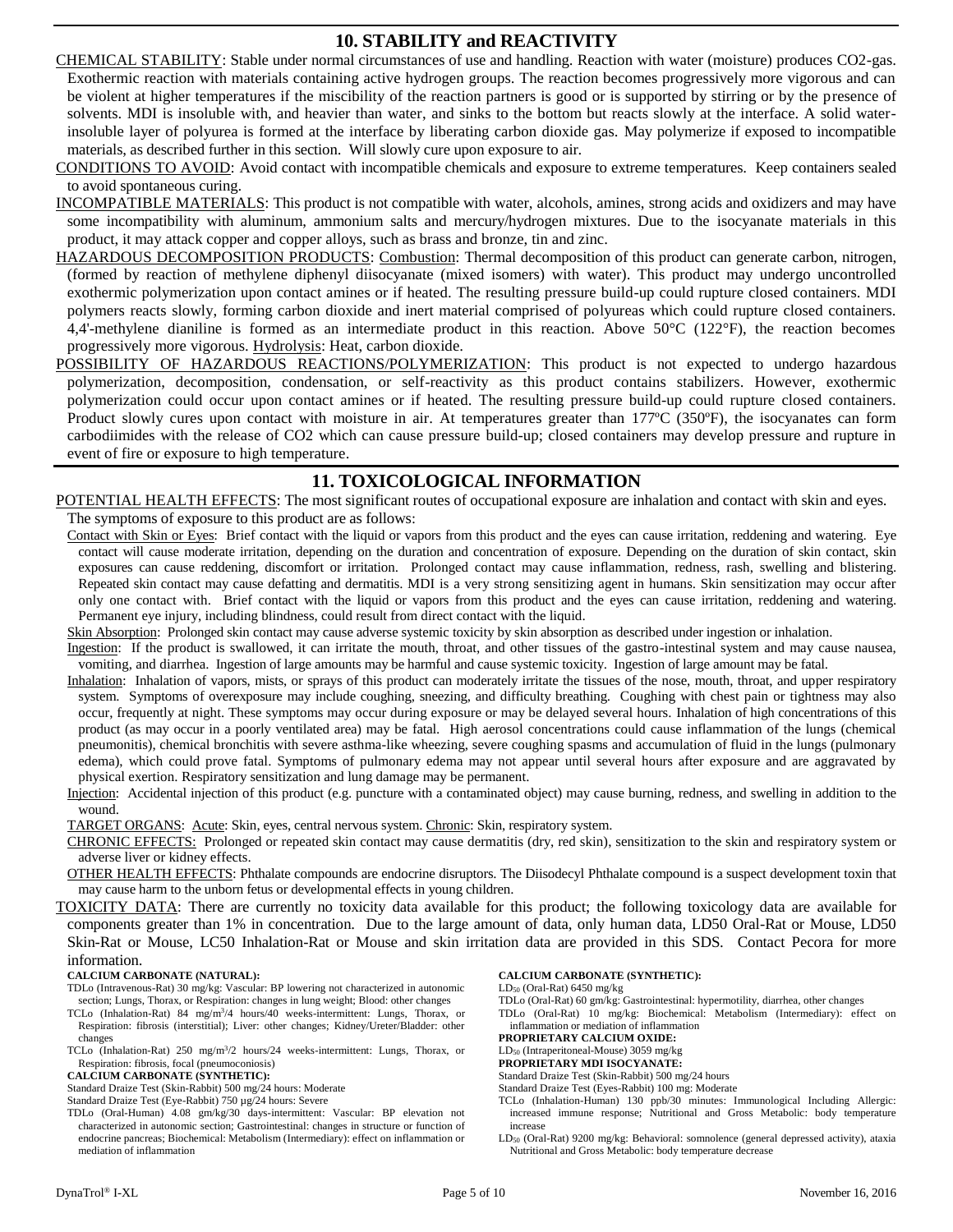# **11. TOXICOLOGICAL INFORMATION (Continued)**

#### TOXICITY DATA (continued):

| PROPRIETARY MDI ISOCYANATE (continued):                                    | <b>DIISODECYL PHTHALATE (co</b>        |
|----------------------------------------------------------------------------|----------------------------------------|
| $LD_{50}$ (Oral-Mouse) 2200 mg/kg                                          | $LC_{50}$ (Inhalation-Mouse) > 130 mg/ |
| $LC_{50}$ (Inhalation-Rat) 178 mg/m <sup>3</sup>                           | <b>PROPRIETARY SILICONES &amp;</b>     |
| $LC_{50}$ (Inhalation-Rat) 0.49 mg/L, 4 hours                              | TCLo (Inhalation-Rat) $30$ mg/k        |
| DNA Damage (Inhalation-Human) 20 ppb/15 minutes-continuous]                | Respiration: other changes; Bloo       |
| Cytogenetic Analysis (Human Lymphocyte) 540 mg/L                           | <b>TITANIUM DIOXIDE:</b>               |
| Cytogenetic Analysis (Human Lymphocyte) 0.64 mg/plate                      | Standard Draize Test (Skin-Human)      |
| Sister Chromatid Exchange (Human Lymphocyte) 2170 mg/L                     | DNA Damage (Human Lung) 100            |
| Mutation in Microorganisms (Bacteria-Salmonella typhimurium) 50 µg/plate   | DNA Damage (Human Lung) 20 µ           |
| DNA Adduct (Inhalation-Rat) 2 mg/m3/52 weeks-intermittent                  | Sister Chromatid Exchange (Humar       |
| DNA Adduct (Inhalation-Rat) 0.002 mg/L/17 hours/1 year                     | Micronucleus Test (Human Lymph         |
| Micronucleus Test (Inhalation-Rat) 7.1 mg/m <sup>3</sup> /3 hours          | Micronucleus Test (Intraperitoneal-    |
| Mutation in Microorganisms (Bacteria-Salmonella typhimurium) 0.02 mg/plate | Micronucleus Test (Hamster Ovary       |
| <b>DIISODECYL PHTHALATE:</b>                                               | DNA Inhibition (Hamster Lung) 50       |
| Standard Draize Test (Skin-Rabbit) 0.1 mL: Mild                            | Sister Chromatid Exchange (Hamst       |
| $LD_{50}$ (Oral-Rat) > 60,000 mg/kg                                        |                                        |
| $LD_{50}$ (Skin-Rabbit) 16,000 mg/kg                                       |                                        |
| $LC_{50}$ (Inhalation-Rat) > 130 mg/m <sup>3</sup> /6 hours                |                                        |

**DIISODECYL PHTHALATE (continued):**  $LC_{50}$  (Inhalation-Mouse) > 130 mg/m<sup>3</sup>  $\rm \gamma m^3$ 6 hours **PROPRIETARY SILICONES & SILOXANES:** g/6 hours/4 weeks-intermittent: Lungs, Thorax, or d: hemorrhage; Related to Chronic Data: death ) 300 µg/3 days-intermittent: Mild ug/plate g/disk/4 hours n Lymphocyte) 2 µmol/L/72 hours  $ocyte$ ) 5  $\mu$ mol/L/72 hours Mouse) 3 gm/kg/3 days-continuous  $) 5 \mu$ mol/L  $0 \text{ mg/L}$ er Ovary) 1 µmol/L

CARCINOGENIC POTENTIAL: The following table summarizes the carcinogenicity listing for the components of this product. "NO" indicates that the substance is not considered to be or suspected to be a carcinogen by the listed agency, see section 16 for definitions of other ratings.

| <b>CHEMICAL</b>                         | <b>ACGIH</b>   | <b>EPA</b>     | <b>IARC</b>    | DFG MAK                              | <b>NTP</b>                     | <b>NIOSH</b>   | <b>OSHA</b>    | <b>PROP 65</b>                                            |
|-----------------------------------------|----------------|----------------|----------------|--------------------------------------|--------------------------------|----------------|----------------|-----------------------------------------------------------|
| Calcium Carbonate (Synthetic & Natural) | N <sub>0</sub> | No             | N <sub>0</sub> | N <sub>0</sub>                       | No                             | No             | N <sub>0</sub> | No                                                        |
| Proprietary Calcium Oxide               | N <sub>0</sub> | No             | N <sub>0</sub> | N <sub>o</sub>                       | N <sub>0</sub>                 | No             | N <sub>0</sub> | No                                                        |
| Crystalline Silica/Quartz               | A <sub>2</sub> | N <sub>0</sub> |                | $MAK-1$<br>(respirable)<br>fraction) | K<br>(respirable)<br>fraction) | Ca             | No             | Yes (airborne<br>unbound particles<br>of respirable size) |
| Diisodecyl Phthalate                    | N <sub>o</sub> | No             | N <sub>0</sub> | N <sub>0</sub>                       | N <sub>0</sub>                 | N <sub>o</sub> | N <sub>0</sub> | No                                                        |
| Proprietary MDI Isocyanate              | N <sub>o</sub> | CBD. D         | 3              | $MAK-4$                              | No                             | N <sub>o</sub> | N <sub>0</sub> | No                                                        |
| Proprietary Mineral Spirits             | N <sub>o</sub> | No             | No             | N <sub>0</sub>                       | N <sub>0</sub>                 | N <sub>o</sub> | N <sub>0</sub> | No                                                        |
| Proprietary silicones & Siloxanes       | N <sub>o</sub> | N <sub>0</sub> | N <sub>0</sub> | N <sub>o</sub>                       | No                             | N <sub>o</sub> | N <sub>0</sub> | No                                                        |
| <b>Titanium Dioxide</b>                 | A <sub>4</sub> | N <sub>0</sub> | 2B             | No                                   | N <sub>0</sub>                 | Ca             | N <sub>o</sub> | Yes (airborne<br>unbound particles<br>of respirable size) |

ACGIH TLV-A2: Suspected Human Carcinogen. ACGIH TLV-A4: Not Classifiable as a Human Carcinogen. EPA-CBD: Cannot Be Determined. EPA-D Not Classifiable as to Human Carcinogenicity. IARC-1: Carcinogenic to Humans. IARC Group 2B: Possibly Carcinogenic to Humans. MAK-1 Substances that Cause Cancer in Man and Can Be Assumed to Make a Significant Contribution to Cancer Risk. MAK-4 Substances with Carcinogenic Potential for Which Genotoxicity Plays No or at Most a Minor Role. NIOSH-Ca: Potential Occupational Carcinogen, with No Further Categorization. NTP-K: Known to Be a Human Carcinogen.

IRRITANCY OF PRODUCT: This product may irritate contaminated tissue, especially if contact is prolonged.

SENSITIZATION TO THE PRODUCT: This product contains diisocyanate compounds, which are known human skin and respiratory sensitizers. Exposure can cause allergic reactions. Cross-sensitization between different isocyanates may occur.

Respiratory Sensitization: Initial symptoms of respiratory reactions may appear to be a cold or mild hay fever. However, severe asthmatic symptoms can develop and include wheezing, chest tightness, shortness of breath, difficulty breathing and/or coughing. Fever, chills, general feelings of discomfort, headache, and fatigue can also occur. Symptoms may occur immediately upon exposure (within an hour), several hours after exposure or both, and/or at night. Typically, the asthma improves with removal from exposure (e.g. weekends or vacations) and returns, in some cases, in the form of an "acute attack", on renewed exposure. Sensitized people who continue to work with diisocyanates may develop symptoms sooner after each exposure. The number and severity of symptoms may increase. Death has occurred in sensitized individuals accidently exposed to relatively low concentrations of diisocyanates. Following removal from exposure, some sensitized workers may continue to show a slow decline in lung function and have persistent respiratory problems such as asthmatic symptoms, chronic bronchitis and hypersensitivity for months or years. Exposure to isocyanates is likely to aggravate existing respiratory disease, such as chronic bronchitis, and emphysema.

Skin Sensitization: Repeated skin contact with diisocyanates has caused skin sensitization in humans, although the condition is not common. Once a person is sensitized, contact with even a small amount can cause outbreaks of dermatitis with symptoms such as redness, rash, itching and swelling. This can spread from the hands or arms to the face and body. Some people who have inhaled diisocyanate developed extensive skin rashes can last weeks.

#### TOXICOLOGICAL SYNERGISTIC PRODUCTS: None known.

REPRODUCTIVE TOXICITY INFORMATION: This product has not been tested for reproductive toxicity.

Mutagenicity/Embryotoxicity/ Teratogenicity/Reproductive Toxicity: The Diisodecyl Phthalate component is a suspect developmental toxin. Refer to 'Toxicity Data' earlier in this Section for specific reproductive toxicity data.

# **12. ECOLOGICAL INFORMATION**

ALL WORK PRACTICES MUST BE AIMED AT ELIMINATING ENVIRONMENTAL CONTAMINATION.

MOBILITY: This product has not been tested for mobility in soil.

BIO-ACCUMULATION POTENTIAL: This product has not been tested for bio-accumulation potential.

ECOTOXICITY: This product has not been tested for aquatic or animal toxicity. All release to terrestrial, atmospheric and aquatic environments should be avoided.

OTHER ADVERSE EFFECTS: This material is not expected to have any ozone depletion potential.

ENVIRONMENTAL EXPOSURE CONTROLS: Controls should be engineered to prevent release to the environment, including procedures to prevent spills, atmospheric release and release to waterways.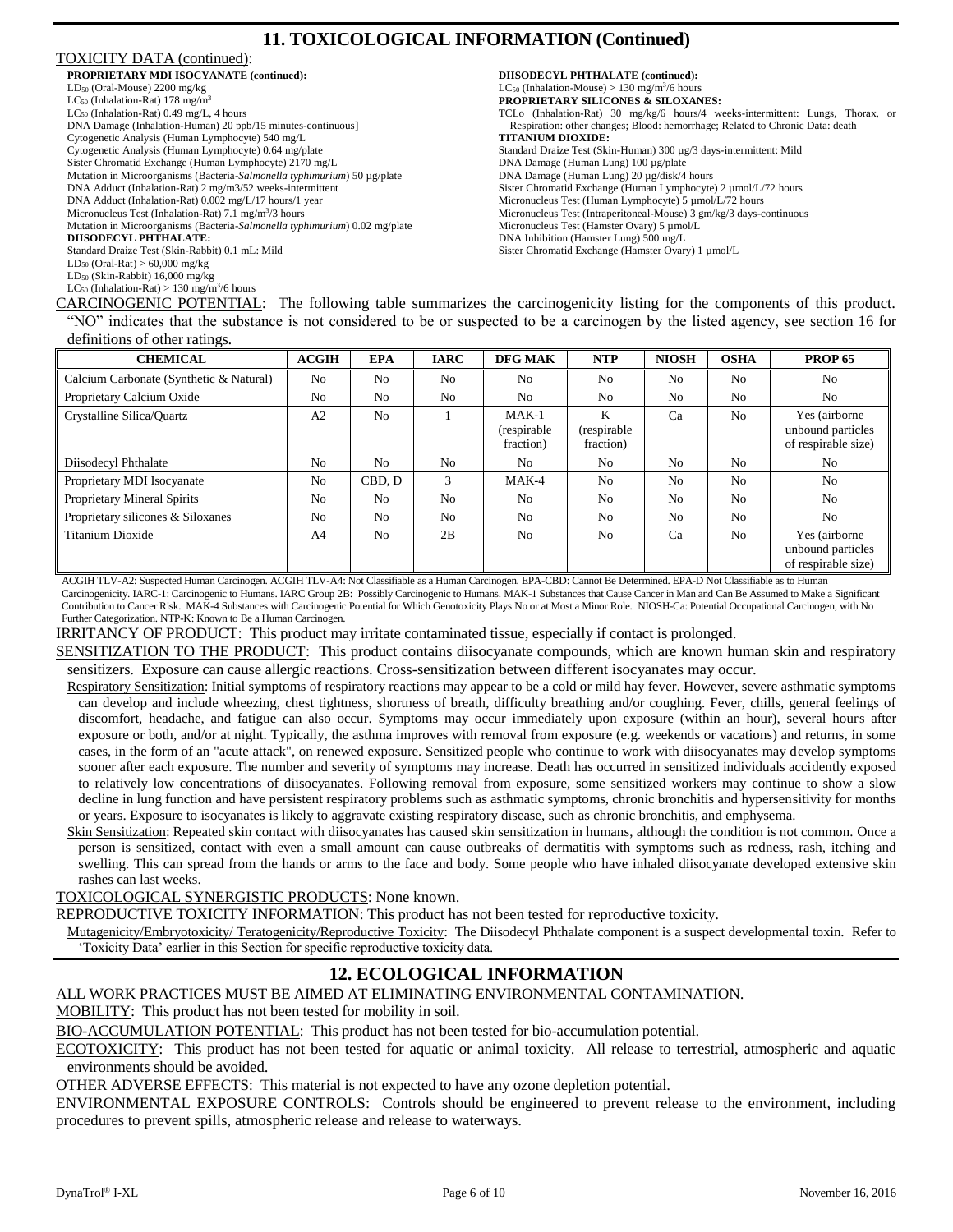# **13. DISPOSAL CONSIDERATIONS**

PREPARING WASTES FOR DISPOSAL: As supplied, this product would not be a hazardous waste as defined by U.S. federal regulation (40 CFR 261) if discarded or disposed. State and local regulations may differ from federal regulations. The generator of the waste is responsible for proper waste determination and management.

U.S. EPA WASTE NUMBER: Not applicable.

# **14. TRANSPORTATION INFORMATION**

U.S. DEPARTMENT OF TRANSPORTATION: This product is NOT classified as Dangerous Goods, per U.S. DOT regulations, under 49 CFR 172.101.

TRANSPORT CANADA TRANSPORTATION OF DANGEROUS GOODS REGULATIONS: This product is NOT classified as Dangerous Goods, per regulations of Transport Canada.

INTERNATIONAL AIR TRANSPORT ASSOCIATION SHIPPING INFORMATION (IATA): This product is NOT classified as dangerous goods, per the International Air Transport Association.

INTERNATIONAL MARITIME ORGANIZATION SHIPPING INFORMATION (IMO): This product is not classified as dangerous goods, per the International Maritime Organization.

**15. REGULATORY INFORMATION**

#### U.S. REGULATIONS:

U.S. SARA Reporting Requirements: The following component of this product is subject to the reporting requirements of Sections 302, 304, and 313 of Title III of the Superfund Amendments and Reauthorization Act.

| <b>CHEMICAL</b>            | <b>SECTION 302 EHS (TPO)</b> | <b>SECTION 304 RO</b> | CTION 313 TRI (threshold)<br>SE <sub>C</sub> |  |
|----------------------------|------------------------------|-----------------------|----------------------------------------------|--|
|                            | $(40$ CFR 355, Appendix A)   | (40 CFR Table 302.4)  | (40 CFR 372.65)                              |  |
| Proprietary MDI Isocyanate | No                           | No                    | $V_{\alpha}$<br>1 C.S                        |  |

U.S. SARA 302 Extremely Hazardous Threshold Planning Quantity (TPQ): Not applicable.

U.S. SARA 304 Extremely Hazardous Reportable Quantity (RQ): Not applicable.

U.S. SARA Hazard Categories (Section 311/312, 40 CFR 370-21): ACUTE: Yes; CHRONIC: Yes; FIRE: Yes; REACTIVE: Yes; SUDDEN RELEASE: No

U.S. TSCA Inventory Status: All components of this product are in compliance with the inventory listing requirements of the U.S. Toxic Substances Control Act (TSCA) Chemical Substance Inventory.

U.S. CERCLA REPORTABLE QUANTITY (RQ): Proprietary MDI Isocyanate = 5000 lb (2270 kg).

U.S. CLEAN AIR ACT (CA 112r) THRESHOLD QUANTITY (TQ): The Proprietary MDI Isocyanate component is listed as a Hazardous Air Pollutant (HAP) generally known or suspected to cause serious health problems. The Clean Air Act, as amended in 1990, directs EPA to set standards requiring major sources to sharply reduce routine emissions of toxic pollutants. EPA is required to establish and phase in specific performance based standards for all air emission sources that emit one or more of the listed pollutants. These chemicals are included on this list.

California Safe Drinking Water and Toxic Enforcement Act (Proposition 65): The Diisodecyl Phthalate component is on the list as a developmental toxin. This product can expose you to chemicals including Diisodecyl Phthalate, which is known to the State of California to cause birth defects or other reproductive harm. For more information go to P65Warnings.ca.gov.

In addition, to the warning text provided above, the following symbol must be displayed. Where the sign, label or shelf tag for the product is not printed using the color yellow, the symbol may be printed in black and white. The symbol shall be placed to the left of the text of the warning, in a size no smaller than the height of the word "WARNING". The symbol and new warning text are required to be included by August 2016.



The trace Quartz component (airborne, unbound particles of respirable size) is found on the Proposition 65 List of chemicals known to the state to cause cancer. Due to the form of the product, the Proposition 65 warning for Quartz is not applicable to this compound in this product.

#### CANADIAN REGULATIONS:

Canadian DSL/NDSL Inventory Status: The components of this product listed by CAS# in Section 3 (MATERIAL IDENTIFICATION) are listed on the DSL Inventory.

Canadian Environmental Protection Act (CEPA) Priorities Substances Lists: Not applicable.

Canadian WHMIS (HPR-GHS) 2015 Classification and Symbols: See Section 16 for in Classification and Symbols under HPR-GHS 2015.

MEXICAN REGULATIONS:

Mexican Workplace Regulations (NOM-018-STPS-2000): This product is not classified as hazardous.

# **16. OTHER INFORMATION**

WARNINGS (per ANSI Z129.1): DANGER! MAY BE HARMFUL OR FATAL IF INHALED. MAY BE HARMFUL IF INGESTED OR BY SKIN CONTACT. MAY CAUSE EYE, SKIN AND RESPIRATORY IRRITATION; CONTAINS COMPOUNDS THAT ARE SUSPECT CARCINOGENS. CONTAINS COMPOUND THAT IS A SUSPECT REPRODUCTIVE TOXIN. MAY CAUSE SKIN SENSITIZATION AND RESPIRATORY SENSITIZATION. CONTAINS TRACE AMOUNT OF CRYSTALLINE SILICA, A KNOWN HUMAN CARCINOGEN BY INHALATION. MAY BE COMBUSTIBLE – MAY IGNITE IF EXPOSED TO DIRECT FLAME OR IF HIGHLY HEATED FOR A PROLONGED PERIOD. Avoid contact with eyes, skin, and clothing. Avoid breathing fumes, dusts, vapors or mist. Do not taste or swallow. Wash thoroughly after handling. Keep container tightly closed. Use only with adequate ventilation. Keep away from heat and flame. Wear gloves, eye protection, respiratory protection, and appropriate body protection. FIRST-AID: In case of contact, immediately flush skin and eyes with plenty of water. Remove contaminated clothing and shoes. Get medical attention if irritation develops or persists. If inhaled, remove to fresh air. If not breathing, give artificial respiration. If breathing is difficult, give oxygen. If swallowed, do not induce vomiting. Get medical attention. IN CASE OF FIRE: Use water fog, foam, dry chemical, or CO<sub>2</sub>. IN CASE OF SPILL: Absorb spilled product with polypads or other suitable absorbing material. Place all spill residue in an appropriate container and seal. Dispose of in accordance with U.S. Federal, State, and local hazardous waste disposal regulations and those of Canada.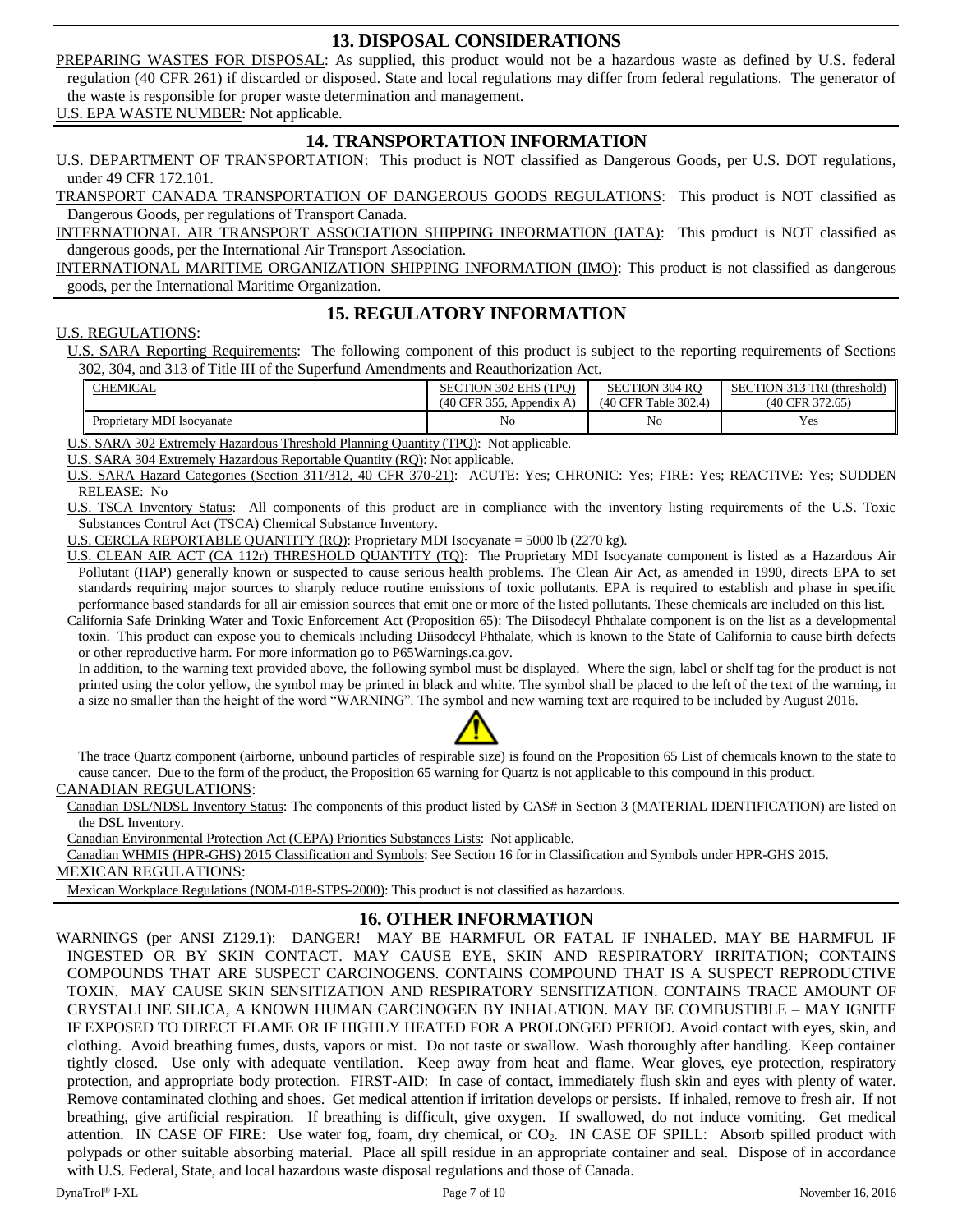# **16. OTHER INFORMATION (Continued)**

GLOBAL HARMONIZATION LABELING AND CLASSIFICATION: Classified in accordance with the Global Harmonization

#### Standard.

Classification: Carcinogenic Category 2, Reproductive Toxicity Category 2, Acute Oral Toxicity Category 5, Skin Irritation Category 2, Eye Irritation Category 2A, Specific Target Organ Toxicity (Inhalation-Respiratory Irritation) Single Exposure Category 3, Respiratory Sensitizer Category 1B, Skin Sensitization Category 1

#### Signal Word: Danger

Hazard Statements: H351: Suspected of causing cancer. H361d: Suspected of damaging the unborn child. H303: Harmful if swallowed. H315: Causes skin irritation. H319: Causes serious eye irritation. H335: May cause respiratory irritation. H334: May cause allergy or asthma symptoms or breathing difficulties if inhaled. H317: May cause an allergic skin reaction.

#### Precautionary Statements:

Prevention: P201: Obtain special instructions before use. P202: Do not handle until all safety precautions have been read and understood. P260: Do not breathe mist/vapors/spray. P264: Wash contaminated tissues after handling. P270: Do not eat, drink or smoke when using this product. P271: Use only outdoors or in a well-ventilated area. P272: Contaminated work clothing should not be allowed out of the workplace. P280: Wear protective gloves, clothing, eye protection and face protection. P284: Wear respiratory protection.

Response: P308 + P313: IF exposed or concerned: Get medical advice/attention. P304 + P340: IF INHALED: Remove victim to fresh air and keep at rest in a position comfortable for breathing. P342 + P311: If experiencing respiratory symptoms: Call a POISON CENTER or doctor/physician. P305 + P351 + P338: IF IN EYES: Rinse cautiously with water for several minutes. Remove contact lenses, if present and easy to do. P337 + P313: If eye irritation persists: get medical advice/attention. P302 + P352: IF ON SKIN: Wash with plenty of soap and water. P333 + P313: If skin irritation or rash occurs: Get medical advice/attention. P312: Call a POISON CENTER or doctor/physician if you feel unwell. P321: Specific treatment (remove from exposure and treat symptoms).

Storage: P403 + P233: Store in a well-ventilated place. Keep container tightly closed. P405: Store locked up.

Disposal: P501: Dispose of contents/containers in accordance with all local, regional, national and international regulations.

Hazard Symbols/Pictograms: GHS07, GHS08

#### **DISCLAIMER OF EXPRESSED AND IMPLIED WARRANTIES**

The information presented in this Material Safety Data Sheet is presented in good faith based on data believed to be accurate as of the date this Material Safety Data Sheet was prepared. HOWEVER, NO WARRANTY OF<br>MERCHANTABI **TO ITS USE. In no case shall the descriptions, information, data or designs provided be considered a part of our terms and conditions of sale.** 

All materials may present hazards and should be used with caution. Because many factors may affect processing or application/use, we recommend that you make tests to determine the suitability of a product for your particul

REFERENCES AND DATA SOURCES: Contact the supplier for information. METHODS OF EVALUATING INFORMATION FOR THE PURPOSE OF CLASSIFICATION: Bridging principles were used to classify this product.

REVISION DETAILS: June 2013: Up-date and revise entire SDS to include current GHS requirements. July 2014: Revision of SDS due to formulation change. November 2016: Significant change

of formulation. Revision of entire SDS based on new formulation.<br> **DATE OF PRINTING** November 21, 2016 **DATE OF PRINTING** 

# **DEFINITIONS OF TERMS**

A large number of abbreviations and acronyms appear on a MSDS. Some of these, which are commonly used, include the following: **KEY ACRONYMS**:

**CHEMTREC:** Chemical Transportation Emergency Center, a 24-hour emergency information and/or emergency assistance to emergency responders.

**CEILING LEVEL:** The concentration that shall not be exceeded during any part of the working exposure.

**DFG MAKs:** Federal Republic of Germany Maximum Concentration Values in the workplace. Exposure limits are given as TWA (Time-Weighted Average) or PEAK (short-term exposure) values.

**DFG MAK Germ Cell Mutagen Categories: 1:** Germ cell mutagens that have been shown to increase the mutant frequency in the progeny of exposed humans. **2:** Germ cell mutagens that have been shown to increase the mutant frequency in the progeny of exposed mammals. **3A:** Substances that have been shown to induce genetic damage in germ cells of human of animals, or which produce mutagenic effects in somatic cells of mammals *in vivo* and have been shown to reach the germ cells in an active form. **3B:** Substances that are suspected of being germ cell mutagens because of their genotoxic effects in mammalian somatic cell *in vivo*; in exceptional cases, substances for which there are no *in vivo* data, but that are clearly mutagenic in vitro and structurally related to known in vivo mutagens. **4:** Not applicable (Category 4 carcinogenic substances are those with non-genotoxic mechanisms of action. By definition, germ cell mutagens are genotoxic. Therefore, a Category 4 for germ cell mutagens cannot apply. At some time in the future, it is conceivable that a Category 4 could be established for genotoxic substances with primary targets other than DNA [e.g. purely aneugenic substances] if research results make this seem sensible.) **5:** Germ cell mutagens, the potency of which is considered to be so low that, provided the MAK value is observed, their contribution to genetic risk for humans is expected not to be significant.

**DFG MAK Pregnancy Risk Group Classification: Group A:** A risk of damage to the developing embryo or fetus has been unequivocally demonstrated. Exposure of pregnant women can lead to damage of the developing organism, even when MAK and BAT (Biological Tolerance Value for Working Materials) values are observed. **Group B:** Currently available information indicates a risk of damage to the developing embryo or fetus must be considered to be probable. Damage to the developing organism cannot be excluded when pregnant women are exposed, even when MAK and BAT values are observed. **Group C:** There is no reason to fear a risk of damage to the developing embryo or fetus when MAK and BAT values are observed. **Group D:** Classification in one of the groups A–C is not yet possible because, although the data available may indicate a trend, they are not sufficient for final evaluation.

**IDLH:** Immediately Dangerous to Life and Health. This level represents a concentration from which one can escape within 30-minutes without suffering escape-preventing or permanent injury. **LOQ:** Limit of Quantitation.

**NE:** Not Established. When no exposure guidelines are established, an entry of NE is made for reference.

#### **NIC:** Notice of Intended Change.

**NIOSH CEILING:** The exposure that shall not be exceeded during any part of the workday. If instantaneous monitoring is not feasible, the ceiling shall be assumed as a 15-minute TWA exposure (unless otherwise specified) that shall not be exceeded at any time during a workday.

**NIOSH RELs:** NIOSH's Recommended Exposure Limits.

**PEL:** OSHA's Permissible Exposure Limits. This exposure value means exactly the same as a TLV, except that it is enforceable by OSHA. The OSHA Permissible Exposure Limits are based in the 1989 PELs and the June, 1993 Air Contaminants Rule (Federal Register: 58: 35338-35351 and 58: 40191). Both the current PELs and the vacated PELs are indicated. The phrase, "Vacated 1989 PEL" is placed next to the PEL that was vacated by Court Order.

**SKIN:** Used when a there is a danger of cutaneous absorption.

#### **KEY ACRONYMS (continued)**:

**STEL:** Short Term Exposure Limit, usually a 15-minute time-weighted average (TWA) exposure that should not be exceeded at any time during a workday, even if the 8-hr TWA is within the TLV-TWA, PEL-TWA or REL-TWA.

**TLV:** Threshold Limit Value. An airborne concentration of a substance that represents conditions under which it is generally believed that nearly all workers may be repeatedly exposed without adverse effect. The duration must be considered, including the 8-hour.

**TWA:** Time Weighted Average exposure concentration for a conventional 8-hr (TLV, PEL) or up to a 10-hr (REL) workday and a 40-hr workweek.

#### **WEEL:** Workplace Environmental Exposure Limits from the AIHA.

**HAZARDOUS MATERIALS IDENTIFICATION SYSTEM HAZARD RATINGS:** This rating system was developed by the National Paint and Coating Association and has been adopted by industry to identify the degree of chemical hazards.

HEALTH HAZARD: **0** Minimal Hazard: No significant health risk, irritation of skin or eyes not anticipated. *Skin Irritation*: Essentially non-irritating. Mechanical irritation may occur. PII or Draize = 0. *Eye Irritation*: Essentially non-irritating, minimal effects clearing in < 24 hours. Mechanical irritation may occur. Draize = 0. *Oral Toxicity LD<sup>50</sup> Rat*: > 5000 mg/kg. *Dermal Toxicity LD<sup>50</sup> Rat or Rabbit*: > 2000 mg/kg. *Inhalation Toxicity 4-hrs LC<sup>50</sup> Rat*: > 20 mg/L. **1** Slight Hazard: Minor reversible injury may occur; may irritate the stomach if swallowed; may defat the skin and exacerbate existing dermatitis. *Skin Irritation*: Slightly or mildly irritating. PII or Draize > 0 < 5. *Eye Irritation*: Slightly to mildly irritating, but reversible within 7 days. Draize >  $0 \le 25$ . *Oral Toxicity LD<sub>50</sub> Rat*: > 500–5000 mg/kg. *Dermal Toxicity LD<sup>50</sup> Rat or Rabbit*: > 1000–2000 mg/kg. *Inhalation Toxicity LC<sup>50</sup> 4-hrs Rat*: > 2–20 mg/L. **2** Moderate Hazard: Temporary or transitory injury may occur; prolonged exposure may affect the CNS. *Skin Irritation*: Moderately irritating; primary irritant; sensitizer. PII or Draize  $\geq$  5, with no destruction of dermal tissue. *Eye Irritation*: Moderately to severely irritating; reversible corneal opacity; corneal involvement or irritation clearing in 8–21 days. Draize = 26–100, with reversible effects. *Oral Toxicity LD<sup>50</sup> Rat*: > 50–500 mg/kg. *Dermal Toxicity LD<sup>50</sup> Rat or Rabbit*: > 200–1000 mg/kg. *Inhalation Toxicity LC<sup>50</sup> 4-hrs Rat*: > 0.5–2 mg/L. **3** Serious Hazard: Major injury likely unless prompt action is taken and medical treatment is given; high level of toxicity; corrosive. *Skin Irritation*: Severely irritating and/or corrosive; may cause destruction of dermal tissue, skin burns, and dermal necrosis. PII or Draize > 5–8, with destruction of tissue. *Eye Irritation*: Corrosive, irreversible destruction of ocular tissue; corneal involvement or irritation persisting for more than 21 days. Draize > 80 with effects irreversible in 21 days. *Oral Toxicity LD<sup>50</sup> Rat*: > 1–50 mg/kg. *Dermal Toxicity LD<sup>50</sup> Rat or Rabbit*: > 20–200 mg/kg. *Inhalation Toxicity LC<sup>50</sup> 4 hrs Rat*: > 0.05–0.5 mg/L.**4** Severe Hazard: Life-threatening; major or permanent damage may result from single or repeated exposures; extremely toxic; irreversible injury may result from brief contact. *Skin Irritation*: Not appropriate. Do not rate as a 4, based on skin irritation alone. *Eye Irritation*: Not appropriate. Do not rate as a 4, based on eye irritation alone. *Oral Toxicity LD*<sup>50</sup> *Rat*:  $\leq 1$  mg/kg. *Dermal Toxicity LD<sup>50</sup> Rat or Rabbit*: ≤ 20 mg/kg. *Inhalation Toxicity LC<sup>50</sup> 4-hrs Rat*: ≤ 0.05 mg/L. FLAMMABILITY HAZARD: **0** Minimal Hazard: Materials that will not burn in air when exposure to a temperature of 815.5°C (1500°F) for a period of 5 minutes. **1** Slight Hazard: Materials that must be pre-heated before ignition can occur. Material requires considerable pre-heating, under all ambient temperature conditions before ignition and combustion can occur. This usually includes the following:

Materials that will burn in air when exposed to a temperature of 815.5°C (1500°F) for a period of 5 minutes or less; Liquids, solids and semisolids having a flash point at or above 93.3°C (200°F) (i.e. OSHA Class IIIB); and Most ordinary combustible materials (e.g. wood, paper, etc.).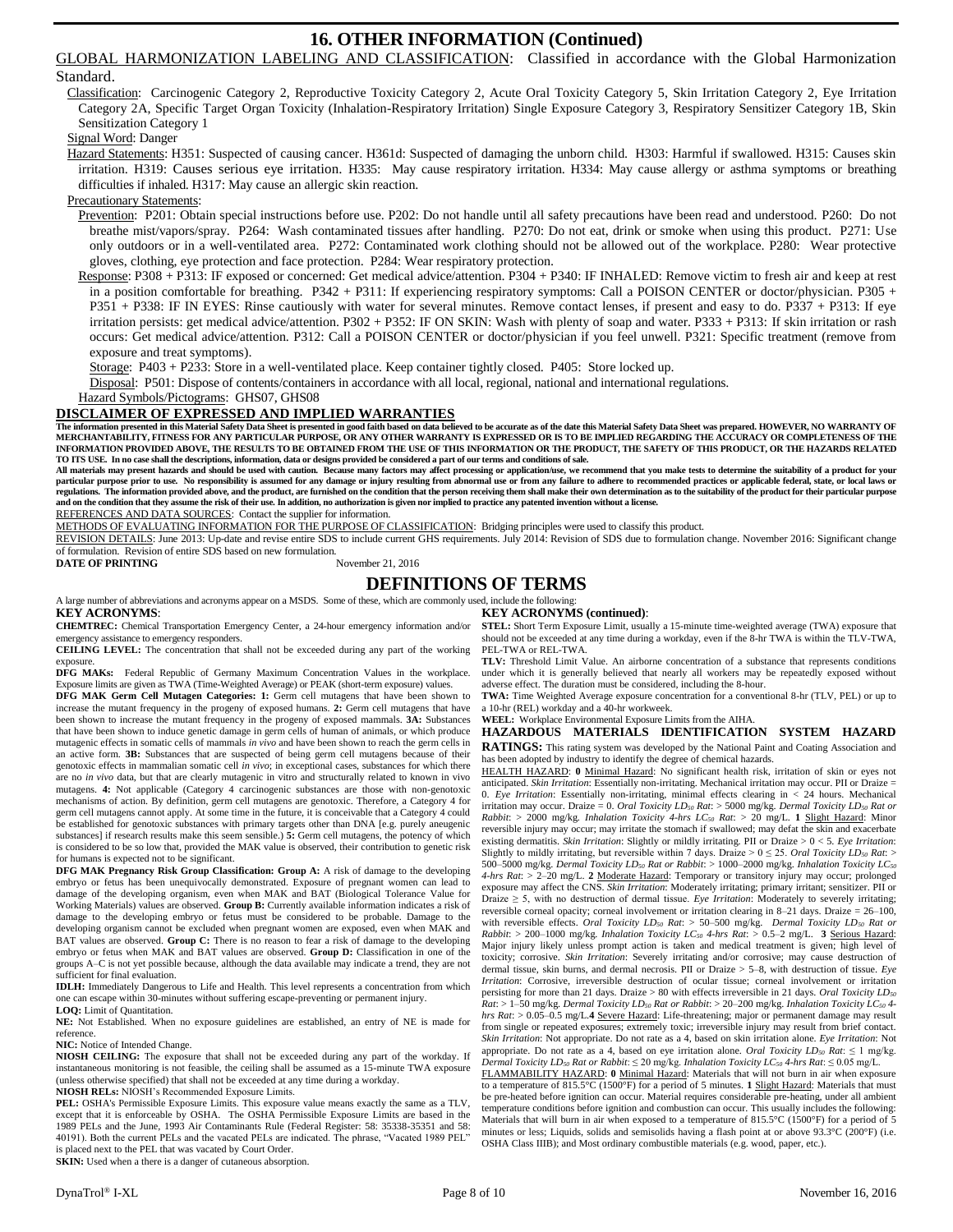## **DEFINITIONS OF TERMS (Continued)**

# **RATINGS (continued):**

FLAMMABILITY HAZARD (continued): **2** Moderate Hazard: Materials that must be moderately heated or exposed to relatively high ambient temperatures before ignition can occur. Materials in this degree would not, under normal conditions, form hazardous atmospheres in air, but under high ambient temperatures or moderate heating may release vapor in sufficient quantities to produce hazardous atmospheres with air. This usually includes the following: Liquids having a flash-point at or above 37.8°C (100°F); Solid materials in the form of course dusts that may burn rapidly but that generally do not form explosive atmospheres; Solid materials in a fibrous or shredded form that may burn rapidly and create flash fire hazards (e.g. cotton, sisal, hemp); and Solids and semisolids (e.g. viscous and slow flowing as asphalt) that readily give off flammable vapors. **3** Serious Hazard: Liquids and solids that can be ignited under almost all ambient temperature conditions. Materials in this degree produce hazardous atmospheres with air under almost all ambient temperatures, or, unaffected by ambient temperature, are readily ignited under almost all conditions. This usually includes the following: Liquids having a flash point below 22.8°C (73°F) and having a boiling point at or above 38°C (100°F) and those liquids having a flash point at or above 22.8°C (73°F) and below 37.8°C (100°F) (i.e. OSHA Class IB and IC); Materials that on account of their physical form or environmental conditions can form explosive mixtures with air and are readily dispersed in air (e.g., dusts of combustible solids, mists or droplets of flammable liquids); and Materials that burn extremely rapidly, usually by reason of self-contained oxygen (e.g. dry nitrocellulose and many organic peroxides). 4 Severe Hazard: Materials that will rapidly or completely vaporize at atmospheric pressure and normal ambient temperature or that are readily dispersed in air, and that will burn readily. This usually includes the following: Flammable gases; Flammable cryogenic materials; Any liquid or gaseous material that is liquid while under pressure and has a flash point below 22.8°C (73°F) and a boiling point below 37.8°C (100°F) (i.e. OSHA Class IA); and Materials that ignite spontaneously when exposed to air at a temperature of 54.4°C (130°F) or below (pyrophoric).

PHYSICAL HAZARD: **0** *Water Reactivity*: Materials that do not react with water. *Organic Peroxides*: Materials that are normally stable, even under fire conditions and will not react with water. *Explosives*: Substances that are Non-Explosive. *Compressed Gases*: No Rating. *Pyrophorics*: No Rating. *Oxidizers*: No 0 rating. *Unstable Reactives*: Substances that will not polymerize, decompose, condense, or self-react.). **1** *Water Reactivity*: Materials that change or decompose upon exposure to moisture. *Organic Peroxides*: Materials that are normally stable, but can become unstable at high temperatures and pressures. These materials may react with water, but will not release energy violently. *Explosives*: Division 1.5 & 1.6 explosives. Substances that are very insensitive explosives or that do not have a mass explosion hazard. *Compressed Gases*: Pressure below OSHA definition. *Pyrophorics*: No Rating. *Oxidizers*: Packaging Group III oxidizers; Solids: any material that in either concentration tested, exhibits a mean burning time less than or equal to the mean burning time of a 3:7 potassium bromate/cellulose mixture and the criteria for Packing Group I and II are not met. Liquids: any material that exhibits a mean pressure rise time less than or equal to the pressure rise time of a 1:1 nitric acid (65%)/cellulose mixture and the criteria for Packing Group I and II are not met. *Unstable Reactives*: Substances that may decompose condense, or self-react, but only under conditions of high temperature and/or pressure and have little or no potential to cause significant heat generation or explosion hazard. Substances that readily undergo hazardous polymerization in the absence of inhibitors. **2** *Water Reactivity*: Materials that may react violently with water. *Organic Peroxides*: Materials that, in themselves, are normally unstable and will readily undergo violent chemical change, but will not detonate. These materials may also react violently with water. *Explosives*: Division 1.4 explosives. Explosive substances where the explosive effects are largely confined to the package and no projection of fragments of appreciable size or range are expected. An external fire must not cause virtually instantaneous explosion of almost the entire contents of the package. *Compressed Gases*: Pressurized and meet OSHA definition but < 514.7 psi absolute at 21.1°C (70°F) [500 psig]. *Pyrophorics*: No Rating. *Oxidizers*: Packing Group II oxidizers. Solids: any material that, either in concentration tested, exhibits a mean burning time of less than or equal to the mean burning time of a 2:3 potassium bromate/cellulose mixture and the criteria for Packing Group I are not met. Liquids: any material that exhibits a mean pressure rise time less than or equal to the pressure rise of a 1:1 aqueous sodium chlorate solution (40%)/cellulose mixture and the criteria for Packing Group I are not met. *Reactives*: Substances that may polymerize, decompose, condense, or self-react at ambient temperature and/or pressure, but have a low potential (or low risk) for significant heat generation or explosion. Substances that readily form peroxides upon exposure to air or oxygen at room temperature. **3** *Water Reactivity*: Materials that may form explosive reactions with water. *Organic Peroxides*: Materials that are capable of detonation or explosive reaction, but require a strong initiating source or must be heated under confinement before initiation; or materials that react explosively with water. *Explosives*: Division 1.3 explosives. Explosive substances that have a fire hazard and either a minor blast hazard or a minor projection hazard or both, but do not have a mass explosion hazard. *Compressed Gases*: Pressure ≥ 514.7 psi absolute at 21.1°C (70°F) [500 psig]. *Pyrophorics*: No Rating. *Oxidizers*: Packing Group I oxidizers. Solids: any material that, in either concentration tested, exhibits a mean burning time less than the mean burning time of a 3:2 potassium bromate/cellulose mixture. Liquids: any material that spontaneously ignites when mixed with cellulose in a 1:1 ratio, or which exhibits a mean pressure rise time less than the pressure rise time of a 1:1 perchloric acid (50%)/cellulose mixture. *Unstable Reactives*: Substances that may polymerize, decompose, condense, or self-react at ambient temperature and/or pressure and have a moderate potential (or moderate risk) to cause significant heat generation or explosion. **4** *Water Reactivity*: Materials that react explosively with water without requiring heat or confinement. *Organic Peroxides*: Materials that are readily capable of detonation or explosive decomposition at normal temperature and pressures. *Explosives*: Division 1.1 & 1.2 explosives. Explosive substances that have a mass explosion hazard or have a projection hazard. A mass explosion is one that affects almost the entire load instantaneously. *Compressed Gases*: No Rating. *Pyrophorics*: Add to the definition of Flammability 4. *Oxidizers*: No 4 rating. *Unstable Reactives*: Substances that may polymerize, decompose, condense, or self-react at ambient temperature and/or pressure and have a high potential (or high risk) to cause significant heat generation or explosion. *Pyrophorics*: Add to the definition of Flammability 4. *Oxidizers*: No 4 rating. *Unstable Reactives*: Substances that may polymerize, decompose, condense, or self-react at ambient temperature and/or pressure and have a high potential (or high risk) to cause significant heat generation or explosion.

#### **NATIONAL FIRE PROTECTION ASSOCIATION HAZARD RATINGS**

HEALTH HAZARD: **0** Materials that, under emergency conditions, would offer no hazard beyond that of ordinary combustible materials. Gases and vapors with an LC<sub>50</sub> for acute inhalation toxicity greater than 10,000 ppm. Dusts and mists with an LC<sub>50</sub> for acute inhalation toxicity greater than 200 mg/L. Materials with an LD<sub>50</sub> for acute dermal toxicity greater than 2000 mg/kg. Materials with an<br>LD<sub>50</sub> for acute oral toxicity greater than 2000 mg/kg. Materials essentially non-irritating to the<br>respiratory tract, eye irritation. Gases and vapors with an LC<sub>50</sub> for acute inhalation toxicity greater than 5,000 ppm but less than or equal to 10,000 ppm. Dusts and mists with an  $LC_{50}$  for acute inhalation toxicity greater than 10 mg/L but less than or equal to 200 mg/L. Materials with an LD<sub>50</sub> for acute dermal toxicity greater than 1000 mg/kg but less than or equal to 2000 mg/kg. Materials that slightly to moderately irritate the respiratory tract, eyes and skin. Materials with an  $LD_{50}$  for acute oral toxicity greater than 500 mg/kg but less than or equal to 2000 mg/kg.

#### **HAZARDOUS MATERIALS IDENTIFICATION SYSTEM HAZARD NATIONAL FIRE PROTECTION ASSOCIATION HAZARD RATINGS (continued):**

HEALTH HAZARD (continued):**2** Materials that, under emergency conditions, can cause temporary incapacitation or residual injury. Gases with an  $LC_{50}$  for acute inhalation toxicity greater than 3,000 ppm but less than or equal to 5,000 ppm. Any liquid whose saturated vapor concentration at 20°C (68°F) is equal to or greater than one-fifth its  $LC_{50}$  for acute inhalation toxicity, if its  $LC_{50}$  is less than or equal to 5000 ppm and that does not meet the criteria for either degree of hazard 3 or degree of hazard 4. Dusts and mists with an LC<sub>50</sub> for acute inhalation toxicity greater than 2 mg/L but less than or equal to 10 mg/L. Materials with an LD<sub>50</sub> for acute dermal toxicity greater than 200 mg/kg but less than or equal to 1000 mg/kg. Compressed liquefied gases with boiling points between -30°C (-22°F) and -55°C (-66.5°F) that cause severe tissue damage, depending on duration of exposure. Materials that are respiratory irritants. Materials that cause severe, but reversible irritation to the eyes or are lachrymators. Materials that are primary skin irritants or sensitizers. Materials whose LD<sub>50</sub> for acute oral toxicity is greater than 50 mg/kg but less than or equal to 500 mg/kg. **3** Materials that, under emergency conditions, can cause serious or permanent injury. Gases with an  $LC_{50}$  for acute inhalation toxicity greater than 1,000 ppm but less than or equal to 3,000 ppm. Any liquid whose saturated vapor concentration at 20°C (68°F) is equal to or greater its LC<sub>50</sub> for acute inhalation toxicity, if its LC<sub>50</sub> is less than or equal to 3000 ppm and that does not meet the criteria for degree of hazard 4. Dusts and mists with an LC<sub>50</sub> for acute inhalation toxicity greater than 0.5 mg/L but less than or equal to 2 mg/L. Materials with an LD<sub>50</sub> for acute dermal toxicity greater than 40 mg/kg but less than or equal to 200 mg/kg. Materials that are corrosive to the respiratory tract. Materials that are corrosive to the eyes or cause irreversible corneal opacity. Materials corrosive to the skin. Cryogenic gases that cause frostbite and irreversible tissue damage. Compressed liquefied gases with boiling points below -55°C (-66.5°F) that cause frostbite and irreversible tissue damage. Materials with an LD<sub>50</sub> for acute oral toxicity greater than 5 mg/kg but less than or equal to 50 mg/kg. **4** Materials that, under emergency conditions, can be lethal. Gases with an  $LC_{50}$  for acute inhalation toxicity less than or equal to  $1,000$ ppm. Any liquid whose saturated vapor concentration at 20°C (68°F) is equal to or greater than ten times its  $LC_{50}$  for acute inhalation toxicity, if its  $LC_{50}$  is less than or equal to 1000 ppm. Dusts and mists whose LC<sub>50</sub> for acute inhalation toxicity is less than or equal to 0.5 mg/L. Materials whose LD<sub>50</sub> for acute dermal toxicity is less than or equal to 40 mg/kg. Materials whose LD<sub>50</sub> for acute oral toxicity is less than or equal to 5 mg/kg.

FLAMMABILITY HAZARD: **0** Materials that will not burn under typical fire conditions, including intrinsically noncombustible materials such as concrete, stone, and sand. Materials that will not burn in air when exposed to a temperature of 816°C (1500°F) for a period of 5 minutes in according with Annex D of NFPA 704. **1** Materials that must be preheated before ignition can occur. Materials in this degree require considerable preheating, under all ambient temperature conditions, before ignition and combustion can occur: Materials that will burn in air when exposed to a temperature of 816°C (1500°F) for a period of 5 minutes in according with Annex D of NFPA 704. Liquids, solids, and semisolids having a flash point at or above 93.4°C (200°F) (i.e. Class IIIB liquids). Liquids with a flash point greater than 35°C (95°F) that do not sustain combustion when tested using the *Method of Testing for Sustained Combustibility*, per 49 CFR 173, Appendix H or the UN *Recommendations on the Transport of Dangerous Goods, Model Regulations* (current edition) and the related *Manual of Tests and Criteria* (current edition). Liquids with a flash point greater than 35°C (95°F) in a watermiscible solution or dispersion with a water non-combustible liquid/solid content of more than 85% by weight. Liquids that have no fire point when tested by ASTM D 92, *Standard Test Method for Flash and Fire Points by Cleveland Open Cup*, up to the boiling point of the liquid or up to a temperature at which the sample being tested shows an obvious physical change. Combustible pellets with a representative diameter of greater than 2 mm (10 mesh). Most ordinary combustible materials. Solids containing greater than 0.5% by weight of a flammable or combustible solvent are rated by the closed cup flash point of the solvent. **2** Materials that must be moderately heated or exposed to relatively high ambient temperatures before ignition can occur. Materials in this degree would not under normal conditions form hazardous atmospheres with air, but under high ambient temperatures or under moderate heating could release vapor in sufficient quantities to produce hazardous atmospheres with air. Liquids having a flash point at or above 37.8°C (100°F) and below 93.4°C (200°F) (i.e. Class II and Class IIIA liquids.) Solid materials in the form of powders or coarse dusts of representative diameter between 420 microns (40 mesh) and 2 mm (10 mesh) that burn rapidly but that generally do not form explosive mixtures with air. Solid materials in fibrous or shredded form that burn rapidly and create flash fire hazards, such as cotton, sisal, and hemp. Solids and semisolids that readily give off flammable vapors. Solids containing greater than 0.5% by weight of a flammable or combustible solvent are rated by the closed cup flash point of the solvent. **3** Liquids and solids that can be ignited under almost all ambient temperature conditions. Materials in this degree produce hazardous atmospheres with air under almost all ambient temperatures or, though unaffected by ambient temperatures, are readily ignited under almost all conditions. Liquids having a flash point below 22.8°C (73°F) and having a boiling point at or above 37.8°C (100°F) and those liquids having a flash point at or above 22.8°C (73°F) and below 37.8°C (100°F) (i.e. Class IB and IC liquids). Materials that on account of their physical form or environmental conditions can form explosive mixtures with air and are readily dispersed in air. Flammable or combustible dusts with representative diameter less than 420 microns (40 mesh). Materials that burn with extreme rapidity, usually by reason of self-contained oxygen (e.g. dry nitrocellulose and many organic peroxides). Solids containing greater than 0.5% by weight of a flammable or combustible solvent are rated by the closed cup flash point of the solvent. **4** Materials that will rapidly or completely vaporize at atmospheric pressure and normal ambient temperature or that are readily dispersed in air and will burn readily. Flammable gases. Flammable cryogenic materials. Any liquid or gaseous materials that is liquid while under pressure and has a flash point below 22.8°C (73°F) and a boiling point below 37.8°C (100°F) (i.e. Class IA liquids). Materials that ignite when exposed to air, Solids containing greater than 0.5% by weight of a flammable or combustible solvent are rated by the closed cup flash point of the solvent.

INSTABILITY HAZARD: **0** Materials that in themselves are normally stable, even under fire conditions. Materials that have an instantaneous power density (product of heat of reaction and reaction rate) at 250°C (482°F) below 0.01 W/mL. Materials that do not exhibit an exotherm at temperatures less than or equal to 500°C (932°F) when tested by differential scanning calorimetry.**1** Materials that in themselves are normally stable, but that can become unstable at elevated temperatures and pressures. Materials that have an instantaneous power density (product of heat of reaction and reaction rate) at 250°C (482°F) at or above 0.01 W/mL and below 10 W/mL. **2** Materials that readily undergo violent chemical change at elevated temperatures and pressures. Materials that have an instantaneous power density (product of heat of reaction and reaction rate) at 250°C (482°F) at or above 10 W/mL and below 100W/mL. **3** Materials that in themselves are capable of detonation or explosive decomposition or explosive reaction, but that require a strong initiating source or that must be heated under confinement before initiation. Materials that have an estimated instantaneous power density (product of heat of reaction and reaction rate) at 250°C (482°F) at or above 100 W/mL and below 1000 W/mL. Materials that are sensitive to thermal or mechanical shock at elevated temperatures and pressures. **4** Materials that in themselves are readily capable of detonation or explosive decomposition or explosive reaction at normal temperatures and pressures. Materials that are sensitive to localized thermal or mechanical shock at normal temperatures and pressures. Materials that have an estimated instantaneous power density (product of heat of reaction and reaction rate) at 250°C (482°F) of 1000 W/mL or greater.